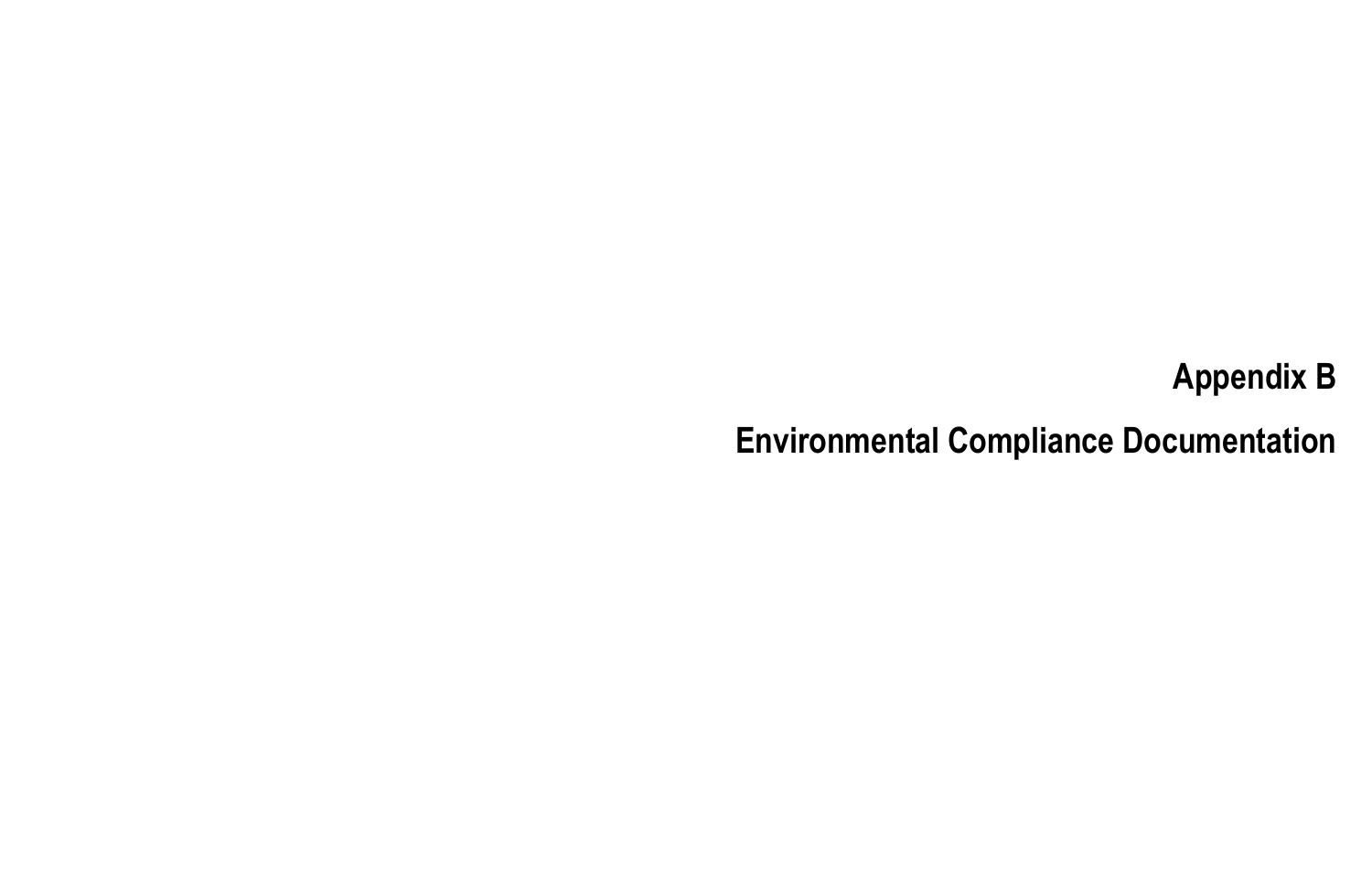**TPB R1-2010July 15, 2009**

### **NATIONAL CAPITAL REGION TRANSPORTATION PLANNING BOARD777 North Capitol Street, N.E. Washington, D.C. 20002**

### **RESOLUTION FINDING THAT THE 2009 CONSTRAINED LONG RANGE PLAN AND THE TRANSPORTATION IMPROVEMENT PROGRAM FOR FY 2010-2015CONFORM WITH THE REQUIREMENTS OF THE CLEAN AIR ACT AMENDMENTS OF 1990**

**WHEREAS**, the National Capital Region Transportation Planning Board (TPB) has been designated by the Governors of Maryland and Virginia and the Mayor of the District of Columbia as the Metropolitan Planning Organization (MPO) for the Washington Metropolitan Area; and

**WHEREAS**, the U.S. Environmental Protection Agency (EPA), in conjunction with the U.S. Department of Transportation (DOT), under the Clean Air Act Amendments of 1990 (CAAA), issued on November 24, 1993 "Criteria and Procedures for Determining Conformity to State or Federal Implementation Plans of Transportation Plans, Programs, and Projects Funded or Approved Under Title 23 U.S.C. or the Federal Transit Act," and, over the years, subsequently amended these regulations and provided additional guidance, which taken together provide the specific criteria for TPB to make a determination of conformity of its financially Constrained Long Range Transportation Plan (CLRP) and Transportation Improvement Program (TIP) with the state implementation plans for air quality attainment within the Metropolitan Washington non-attainment area; and

**WHEREAS**, a work program was developed to address all procedures and requirements, including public and interagency consultation, and the work program was released for public comment on January 15 and approved by the TPB at its February 18, 2009 meeting; and

**WHEREAS,** on February 18 and March 18, 2009, the TPB approved the major projects submitted for inclusion in the air quality conformity assessment for the 2009 CLRP and FY 2010-2015 TIP; and

**WHEREAS**, in each year's update of the CLRP between 2000 and 2004, the TPB has explicitly accounted for the funding uncertainties affecting the Metrorail system capacity and levels of service beyond 2005 by constraining transit ridership to or through the core area to 2005 levels; and

**WHEREAS**, as a result of the "Metro Matters" commitments for Metro's near-term funding, the transit ridership constraint to or through the core area was applied in the 2005 through 2008 CLRP conformity analysis using 2010 ridership levels rather than 2005 levels; and

**WHEREAS**, in October 2008 federal legislation was enacted to authorize \$150 million per year for 10 years in funding for WMATA's capital and preventive maintenance projects, and, the legislatures of Maryland, Virginia, and District of Columbia have taken steps to identify the required dedicated local matching revenues and this additional revenue was assumed to be available in the financial plan for the 2009 CLRP and the transit ridership constraint to or through the core area was applied in the 2009 CLRP conformity analysis using 2020 ridership levels for 2030; and

**WHEREAS**, on June 11, 2009, the draft Air Quality Conformity Determination of the 2009 CLRP and FY 2010-2015 TIP and web-based information were released for a 30-day public comment period and inter-agency review; and

**WHEREAS**, the analysis reported in *Air Quality Conformity Determination of the 2009 Constrained Long Range Plan and the FY 2010-2015 Transportation Improvement Program for the Washington Metropolitan Region*, dated July 15, 2009 demonstrates adherence to all mobile source emissions budgets for volatile organic compounds, nitrogen oxides, carbon monoxide and fine particle emissions (PM2.5), and demonstrates that PM2.5 emissions meet the requirement that such emissions are not greater than 2002 levels, meets all regulatory, planning and interagency consultation requirements, and therefore provides the basis for a finding of conformity of the plan and program with the requirements of the CAAA; and

**WHEREAS**, in the attached letter of June 24, 2009, the Metropolitan Washington Air Quality Committee (MWAQC) has provided favorable comments on the *Air Quality Conformity Determination of the 2009 Constrained Long Range Plan and the FY 2010-2015 Transportation Improvement Program for the Washington Metropolitan Region*, and also continued to "strongly urge state and local governments to maintain their commitments to Transportation Emission Reduction Measures (TERMs) and other emission reduction measures to advance meeting the new ozone and particulate matter standards as soon as possible.";

**NOW, THEREFORE, BE IT RESOLVED THAT** THE NATIONAL CAPITAL REGION TRANSPORTATION PLANNING BOARD determines that the 2009 Constrained Long Range Plan and the Transportation Improvement Program for FY 2010-2015 conform with all requirements of the Clean Air Act Amendments of 1990.

**Adopted by the Transportation Planning Board at its regular meeting on July 15, 2009**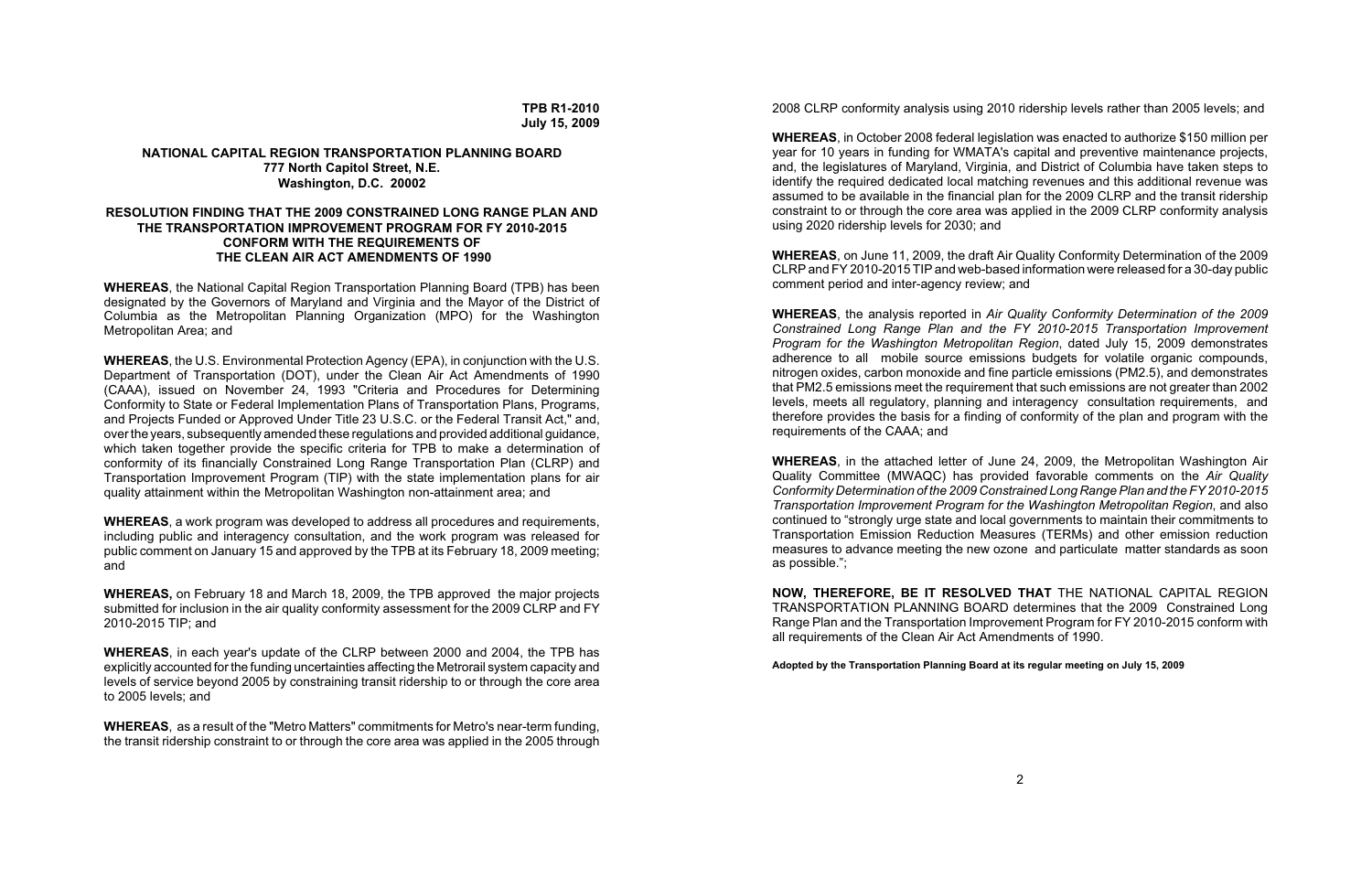## **Metropolitan Washington Air Quality Committee**

Suite 300, 777 North Capitol Street, N.E. Washington, D.C. 20002-4239 202-962-3358 Fax: 202-962-3203

June 24, 2009

Honorable Charles Jenkins, Chair National Capital Region Transportation Planning Board 777 North Capitol Street, NE Washington, D.C. 20002

### Dear Chair Jenkins:

The Metropolitan Washington Air Quality Committee (MWAQC) has reviewed the June 11, 2009 draft Air Quality Conformity Determination Of The 2009 Constrained Long Range Plan And The FY2010-2015 Transportation Improvement Program For The Washington Metropolitan Region. We are pleased the proposed transportation plan meets both the interim emissions tests and the proposed new motor vehicle emissions budgets for both the 8-hour ozone and  $PM_2$ , standards.

As allowed by EPA in the interim before 8-hour ozone and PM<sub>2.5</sub> mobile budgets are developed and approved, conformity for the 8-hour ozone standard is being tested against the 1-hour ozone mobile budgets in the region's approved SIP. For PM<sub>2.5</sub>, the region selected the build no greater than 2002 interim emissions test in this year's conformity analysis. We note that this analysis uses the same approach as the conformity determination for the 2008 CLRP and FY 2009-2014 TIP. We are concerned about the extended delay in EPA action on the mobile budgets proposed in 2007 and 2008.

We note that projected 2010 motor vehicle emissions in the region are closer to the proposed new 2010 mobile budgets than they were last year. We recognize that the 2010 mobile emissions budget was included in 8-Hour Ozone Attainment Demonstration because the Transportation Planning Board agreed to provide emissions reductions in 2010 to help meet requirements of the Clean Air Act. Changes in the socio-economic trends in the region can result in changes in the mobile source emissions, thereby affecting the region's air quality. The assumptions in the modeling are updated on a regular basis to reflect these changes in the Washington region. In light of the current economic downturn, we should watch these trends carefully to ensure continuing compliance with the proposed mobile budgets.

For future years, we acknowledge the expectation that there will be substantial reductions in transportation emissions occurring by 2020 and in succeeding years, resulting in transportation emissions well below the current maximum allowable emission levels. However, as you're aware, the EPA recently promulgated more stringent National Ambient Air Quality Standard (NAAQS) for both 8-hour ozone and  $PM_{2.5}$ . EPA is also now considering whether to lower the ozone NAAQS even further and may release a new motor vehicle emission model that could substantially affect emission estimates in the region. If the region is designated as a nonattainment area under these new standards, State Implementation Plans will be due to EPA in 2013. Additional emission reductions will very likely be needed across all sectors to meet these new more stringent standards. We continue to strongly urge state and local governments to maintain their commitments to Transportation Emission Reduction Measures (TERMs) and other emission reduction measures to advance meeting the new ozone and particulate matter standards as soon as possible.

Thank you for the opportunity to comment on the draft conformity analysis. We look forward to working closely with you on making further improvements to the region's air quality.

Sincerely

m. Phil Mendelson, Chair

Metropolitan Washington Air Quality Committee

### **NATIONAL CAPITAL REGION TRANSPORTATION PLANNING BOARD 777 North Capitol Street, N.E. Washington, D.C. 20002**

### **RESOLUTION APPROVING THE 2009 CONSTRAINED LONG RANGETRANSPORTATION PLAN FOR THE NATIONAL CAPITAL REGION**

**WHEREAS**, the National Capital Region Transportation Planning Board (TPB), which is the metropolitan planning organization (MPO) for the Washington Region, has the responsibility under the provisions of the Safe, Accountable, Flexible, and Efficient Transportation Equity Act - A Legacy for Users (SAFETEA-LU) of 2005 for developing and carrying out a continuing, cooperative and comprehensive transportation planning process for the Metropolitan Area; and

**WHEREAS**, the Federal Planning Regulations of the Federal Transit Administration (FTA) and the Federal Highway Administration (FHWA) implementing SAFETEA-LU, which became effective July 14, 2007, specify the development and content of the long range transportation plan and require that it be reviewed and updated at least every four years; and

**WHEREAS**, on November 19, 2008, the TPB approved the 2008 Constrained Long-Range Transportation Plan (CLRP) and FY 2009-2014 TIP which were developed as specified in the Federal Planning Regulations; and

**WHEREAS**, on October 15, 2008, the TPB issued a solicitation document for projects and strategies to be included in the 2009 CLRP and FY 2010-2015 TIP that will meet federal planning requirements and address the federal planning factors and goals in the TPB Vision; and

**WHEREAS,** the transportation implementing agencies in the region provided submissions for the 2009 CLRP and inputs to the FY 2010-2015 TIP, and the TPB Technical Committee and the TPB reviewed the submissions at meetings in January, February and March 2009; and

**WHEREAS,** on February 18 and March 18, 2009, the TPB approved the major projects submitted for inclusion in the air quality conformity assessment for the 2009 CLRP and FY 2010-2015 TIP; and

**WHEREAS**, on June 11, 2009, the draft 2009 CLRP, the FY 2010-2015 TIP, and conformity assessment were released for a 30-day public comment period and inter-agency review at the TPB Citizens Advisory Committee (CAC) meeting; and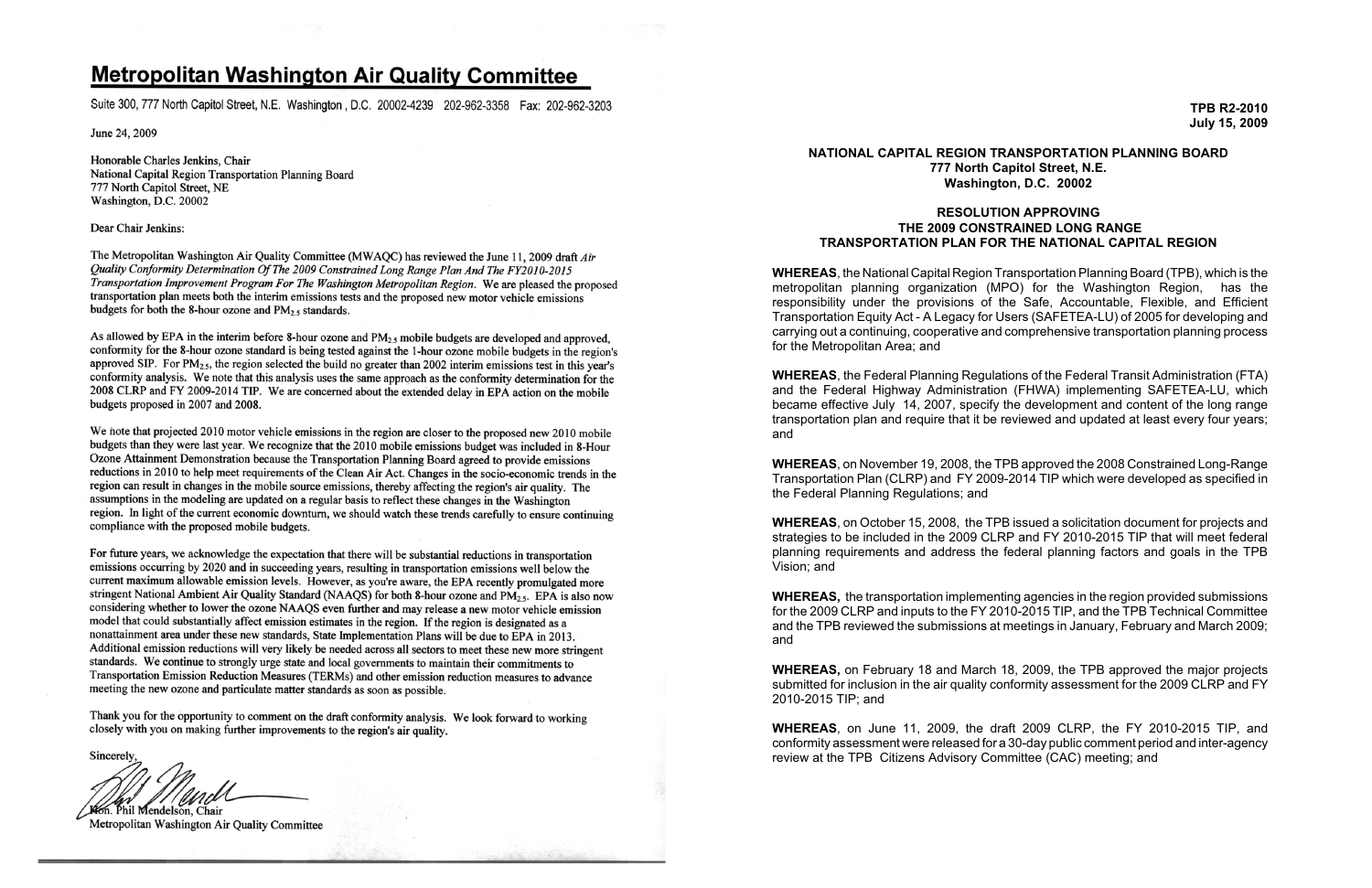**WHEREAS**, the significant changes for the 2009 CLRP are described in the attached memorandum of February 11, 2009 and on the TPB web site, and detailed information on all of the projects in the 2009 CLRP is provided on the TPB web site and in Appendix B of the Air Quality Conformity report as adopted July 15, 2009; and

**WHEREAS**, the financial plan for the 2009 CLRP demonstrates that the forecast revenues reasonably expected to be available are equal to the estimated costs of expanding and adequately maintaining and operating the highway and transit system in the region through 2030; and

**WHEREAS**, in each year's update of the CLRP between 2000 and 2004, the TPB has explicitly accounted for the funding uncertainties affecting the Metrorail system capacity and levels of service beyond 2005 by constraining transit ridership to or through the core area to 2005 levels; and

**WHEREAS**, as a result of the "Metro Matters" commitments for Metro's near-term funding, the transit ridership constraint to or through the core area was applied in the 2005 through 2008 CLRP conformity analysis using 2010 ridership levels rather than 2005 levels; and

**WHEREAS**, as a result of the federal legislation enacted in October 2008 to authorize \$150 million per year for 10 years in funding for WMATA's capital and preventive maintenance projects, and steps taken by the legislatures of Maryland, Virginia, and District of Columbia to identify the required dedicated local matching revenues, this additional revenue was assumed to be available in the financial plan for the 2009 CLRP and the transit ridership constraint to or through the core area was applied in the 2009 CLRP conformity analysis using 2020 ridership levels for 2030; and

**WHEREAS**, the TPB Technical Committee has recommended favorable action on the 2009 CLRP by the Board, and

**WHEREAS**, on June 11, 2009, the draft Air Quality Conformity Determination of the 2009 CLRP and FY 2010-2015 TIP and web-based information were released for a 30-day public comment period and inter-agency review; and

**WHEREAS**, during the development of the 2009 CLRP, the TPB Participation Plan was followed, and numerous opportunities were provided for public comment: (1) At the January 15, 2009 TPB Citizens Advisory Committee (CAC) meeting, the project submissions for inclusion in the air quality conformity analysis of the 2009 CLRP and the FY 2010-2015 TIP and the air quality conformity work scope were released, and an opportunity for public comment on these submissions was provided at the beginning of the January, February and March TPB meetings; (2) At the February 18 and March 18 meetings, the TPB approved a set of responses to the public comments on the project submissions for inclusion in the CLRP and TIP documents; (3) On June 11, 2009 in conjunction with the CAC meeting, a public meeting was held on the draft FY 2010-2015 TIP and the draft air quality conformity analysis, and the draft 2009 CLRP, the draft FY 2010-2015 TIP and webbased information on the plan were released for a 30-day public comment period which closed on July 11, 2009, and no public comments were received; (4)An opportunity for public comment on these documents was provided on the TPB web page and at the

beginning of the July 15 TPB meeting; and (5) the final version of the TIP will include summaries of all comments and responses; and

**WHEREAS**, on July 15, 2009, the TPB determined that the 2009 CLRP conforms with the requirements of the Clean Air Act Amendments of 1990; and

**WHEREAS**, on July 15, 2009, the TPB as requested by the District of Columbia Department of Transportation (DDOT) in the attached letter of July 8, 2009, included the following intercity passenger rail projects in the 2009 CLRP and FY 2010-2015 TIP:

- •Union Station Escalator Replacements,
- •Union Station Passenger Facility Enhancements,
- •Union Station Access Enhancements, and

•

A Study of the structural integrity and capacity of the Long Bridge over the

Potomac River;

**NOW, THEREFORE, BE IT RESOLVED THAT** THE NATIONAL CAPITAL REGION TRANSPORTATION PLANNING BOARD approves the 2009 Constrained Long-Range Transportation Plan for the National Capital Region, as described in the attached memorandum and DDOT letter, the TPB web site, and Appendix B of the Air Quality Conformity report.

**Adopted by the Transportation Planning Board at its regular meeting on July 15, 2009.**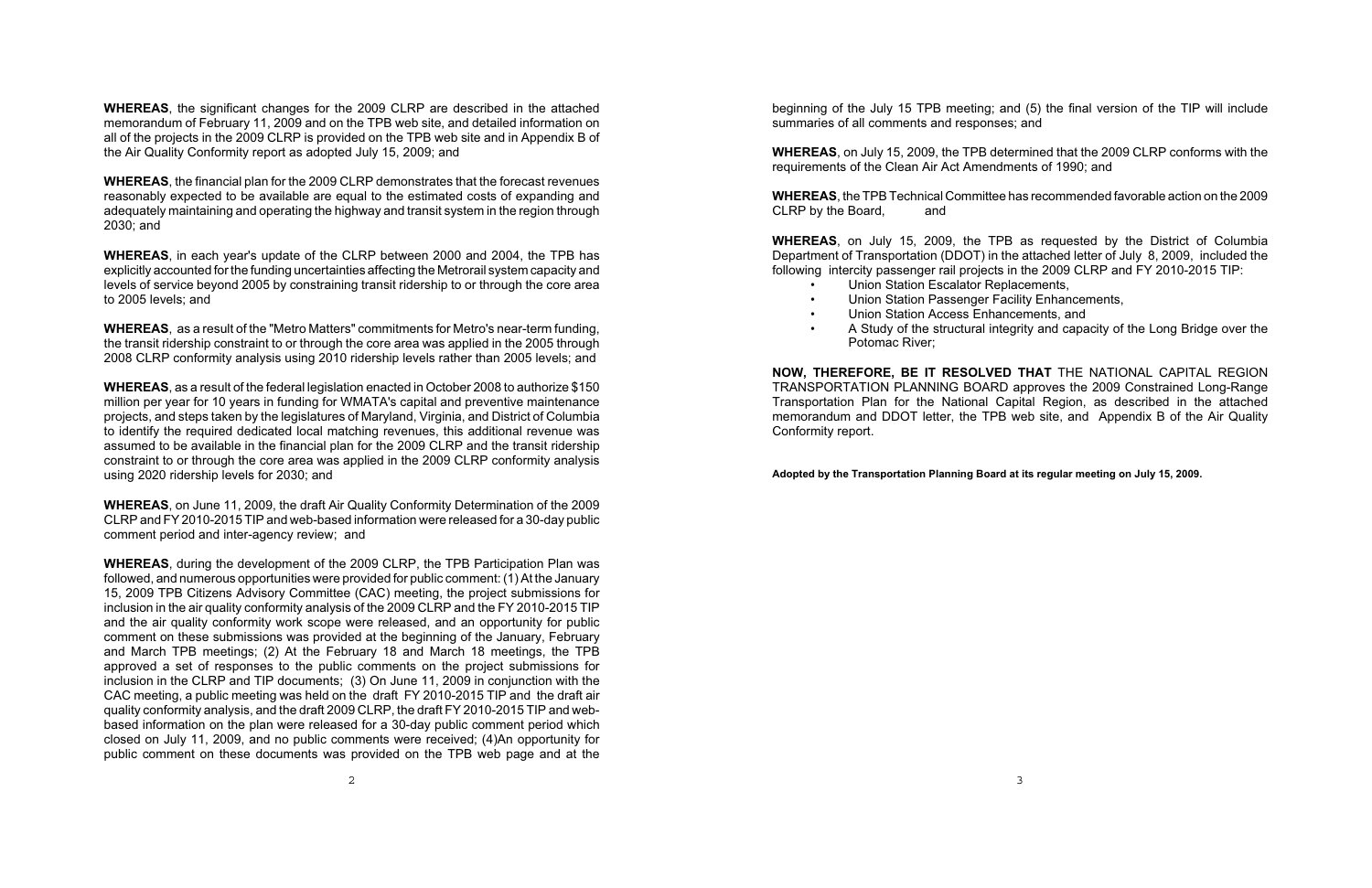### **TPB R3-2010July 15, 2009**

### **NATIONAL CAPITAL REGION TRANSPORTATION PLANNING BOARD 777 North Capitol Street, N.E. Washington, D.C. 20002**

### **RESOLUTION APPROVING THE TRANSPORTATION IMPROVEMENT PROGRAM FOR FY 2010-2015**

**WHEREAS**, the National Capital Region Transportation Planning Board (TPB), which is the metropolitan planning organization (MPO) for the Washington Region, has the responsibility under the provisions of the Safe, Accountable, Flexible, and Efficient Transportation Equity Act - A Legacy for Users (SAFETEA-LU) of 2005 for developing and carrying out a continuing, cooperative and comprehensive transportation planning process for the Metropolitan Area; and

**WHEREAS**, the Federal Planning Regulations of the Federal Transit Administration (FTA) and the Federal Highway Administration (FHWA) implementing SAFETEA-LU, which became effective July 14, 2007, specify the development and content of the long range transportation plan and require that it be reviewed and updated at least every four years; and

**WHEREAS**, the TIP is required by FHWA and FTA as a basis and condition for all federal funding assistance to state, local and regional agencies for transportation improvements within the Washington planning area; and

**WHEREAS**, on November 19, 2008, the TPB approved the 2008 Constrained Long-Range Transportation Plan (CLRP) and FY 2009-2014 TIP which were developed as specified in the Federal Planning Regulations; and

**WHEREAS**, on October 15, 2008, the TPB issued a solicitation document for projects and strategies to be included in the 2009 CLRP and FY 2010-2015 TIP that will meet federal planning requirements and address the federal planning factors and goals in the TPB Vision; and

**WHEREAS,** the transportation implementing agencies in the region provided submissions for the 2009 CLRP and inputs to the FY 2010-2015 TIP, and the TPB Technical Committee and the TPB reviewed the submissions at meetings in January, February and March 2009; and

**WHEREAS,** on February 18 and March 18, 2009, the TPB approved the major projects submitted for inclusion in the air quality conformity assessment for the 2009 CLRP and FY 2010-2015 TIP; and

**WHEREAS**, on June 11, 2009, the draft 2009 CLRP, the FY 2010-2015 TIP, and conformity assessment were released for a 30-day public comment period and inter-agency review at the TPB Citizens Advisory Committee (CAC) meeting; and

**WHEREAS**, the FY 2010-2015 TIP projects are consistent with the 2009 CLRP as approved by the TPB on July 15, 2009; and are selected in accordance with the Federal Planning Regulations; and

**WHEREAS**, the FY 2010-2015 TIP has been developed to meet the financial requirements in the Federal Planning Regulations; and

**WHEREAS**, on July 15, 2009, the TPB determined that the 2009 CLRP and FY 2010-2015 TIP conform with the requirements of the Clean Air Act Amendments of 1990; and

**WHEREAS**, the U.S. Department of Transportation issued regulations in 1991 on providing transit services to persons with disabilities to conform to the Americans With Disabilities Act (ADA) of 1990, and by January 1997, both the Washington Metropolitan Area Transit Authority and Frederick County ADA Paratransit services were operating as planned in conformance with the regulations; and

**WHEREAS** during the development of the 2009 CLRP and FY 2010-2015 TIP, the TPB Participation Plan was followed, and numerous opportunities were provided for public comment: (1) At the January 15, 2009 TPB Citizens Advisory Committee (CAC) meeting, the project submissions for inclusion in the air quality conformity analysis of the 2009 CLRP and the FY 2010-2015 TIP and the air quality conformity work scope were released, and an opportunity for public comment on these submissions was provided at the beginning of the January, February and March TPB meetings; (2) At the February 18 and March 18 meetings, the TPB approved a set of responses to the public comments on the project submissions for inclusion in the CLRP and TIP documents; (3) On June 11, 2009 in conjunction with the CAC meeting, a public meeting was held on the draft FY 2010-2015 TIP and the draft air quality conformity analysis, and the draft 2009 CLRP, the draft FY 2010-2015 TIP and web-based information on the plan were released for a 30-day public comment period which closed on July 11, 2009; (4) An opportunity for public comment on these documents was provided on the TPB web page and at the beginning of the July 15 TPB meeting; and (5) the final version of the TIP will include summaries of all comments and responses; and

**WHEREAS**, the TPB Technical Committee has recommended favorable action on the FY 2010-2015 TIP by the Board,

**WHEREAS**, on July 15, 2009, the TPB directed TPB staff to include in the FY 2010-2015 TIP and subsequent TIPs a separate analysis and description of bicycle and pedestrian projects with funding levels where possible; and

**WHEREAS**, on July 15, 2009, the TPB, as requested by the District of Columbia Department of Transportation (DDOT) in the attached letter of July 8, 2009, included the following intercity passenger rail projects in the 2009 CLRP and FY 2010-2015 TIP: •Union Station Escalator Replacements,

•

- 
- Union Station Passenger Facility Enhancements,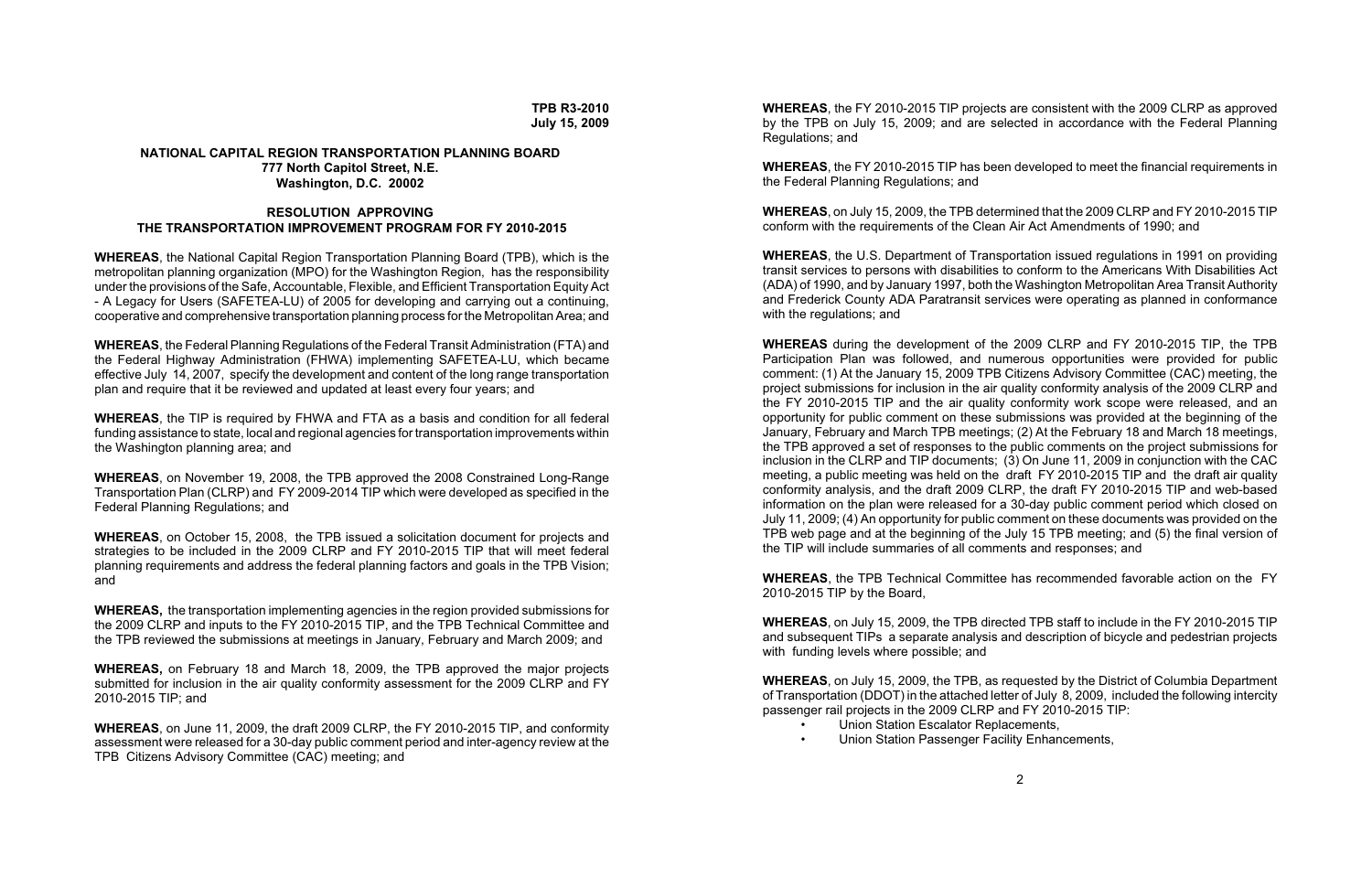### **MPROVEMENT PROGRAM** OSTS (in \$1,000) Previous **FY 10** FY 11 **FY 12 FY13 FY14** FY 15 Source<br>Total **Funding** Complete: 2013 **Itway to 12 Lanes** 230,573 a 134,421 c 187,653 c 203,774 c 525,848  $42,000 b$ 804,787 c 525,848 Total Funds: r) lanes (two in each direction) between the Springfield<br>s would connect (via construction of ramps as part of UPC<br>is in the vicinity of the Springfield Interchange. This would රං rsa. mps at VA 620<br>(Chain Bridge Road), and the VA 267(Dules Airport Access<br>ly be reconfigured, access to / from the general-purpose lanes nsit vehicles only. The Commonwealth Transportation Board

TA) of 1995. Financing will be arranged by a private contractor

ode of Virginia).

|   | Improvements        |  | Complete: 2013 |                     |        |  |  |
|---|---------------------|--|----------------|---------------------|--------|--|--|
| O | 8.221 c<br>10,985 c |  | 5.089c         |                     | 16,074 |  |  |
| 0 |                     |  | 19,395 с       |                     | 19,395 |  |  |
|   |                     |  |                | <b>Total Funds:</b> | 35,469 |  |  |

Description: Construct ramps connecting the existing I-95 / I-395 HOV lanes on Shirley Highway to proposed HOT lanes on the Capital Beltway.

Bicycle/Pedestrian Accommodations Included

 $V - 2$ 

FY 2010 - 2015

**NORTHERN VIRGINIA** 

ment, will determine the minimum number of occupants (not<br>ment of a toll. Any other vehicles not meeting the occupants t would vary by time of day. Buses and other transit vehicles,

- •Union Station Access Enhancements, and
- • A Study of the structural integrity and capacity of the Long Bridge over the Potomac River;

**NOW, THEREFORE, BE IT RESOLVED THAT** the NATIONAL CAPITAL REGION TRANSPORTATION PLANNING BOARD approves the enclosed Transportation Improvement Program for FY 2010-2015.

**Adopted by the Transportation Planning Board at its regular meeting on July 15, 2009.**

| 7/15/2009    |                                                                                                                                                                                                                                                                                                                                                                                                                                                                                                                                         | <b>NORTHEI</b><br><b>TRANSPORTATION IN</b><br><b>CAPITAL CO</b> |  |            |  |  |
|--------------|-----------------------------------------------------------------------------------------------------------------------------------------------------------------------------------------------------------------------------------------------------------------------------------------------------------------------------------------------------------------------------------------------------------------------------------------------------------------------------------------------------------------------------------------|-----------------------------------------------------------------|--|------------|--|--|
|              |                                                                                                                                                                                                                                                                                                                                                                                                                                                                                                                                         | <b>Source</b>                                                   |  | Fed/St/Loc |  |  |
|              | I-495 HOT/HOV Lanes                                                                                                                                                                                                                                                                                                                                                                                                                                                                                                                     |                                                                 |  |            |  |  |
| TIP ID: 4545 | Agency ID: 68805                                                                                                                                                                                                                                                                                                                                                                                                                                                                                                                        | Title: 1-495 Widen Capital Bel                                  |  |            |  |  |
|              | Facility: 1495 Capital Beltway HOT Lanes                                                                                                                                                                                                                                                                                                                                                                                                                                                                                                | <b>TIFIA</b>                                                    |  | 100/0/0    |  |  |
|              | From:   95/395 Interchange                                                                                                                                                                                                                                                                                                                                                                                                                                                                                                              |                                                                 |  |            |  |  |
|              | To: Dulles Toll/Access Road                                                                                                                                                                                                                                                                                                                                                                                                                                                                                                             |                                                                 |  |            |  |  |
|              | Description: Widen I-495 (Capital Beltway) to 12 lanes by adding four high-occupancy toll (HOT)<br>Interchange and a point just south of VA 193 (Georgetown Pike). The HOT Lanes y<br>14682 Rte 95 Interchange Improvements, Phase VIII) to the I-95 / I-395 HOV lanes<br>permit HOT traffic to continue northward from I-95 to Georgetown Pike, and vice ver<br>Intermediate access would be provided directly onto the HOT lanes by separate ram<br>(Braddock Road), US 29 (Lee Highway) (to and from the south only), I-66, VA 123 ( |                                                                 |  |            |  |  |
|              | and Toll Road). Although the existing interchanges within this segment of I-495 may<br>from / to the interchanging arterials and freeways will be maintained by this project.<br>n.                                                                                                                                                                                                                                                                                                                                                     |                                                                 |  |            |  |  |
|              | Access to the HOT lanes would be available to automobile, light truck, bus and trans<br>(CTB), or the Commissioner in the course of negotiating the Comprehensive Agreer<br>less than three) required to be in a vehicle for travel on the HOT lanes without paym<br>requirement would pay, using electronic toll collection equipment, a toll at a rate that<br>and emergency response vehicles would operate on the HOT lanes for free.                                                                                               |                                                                 |  |            |  |  |
|              | This project will be financed under Virginia's Public-Private Transportation Act (PPT.<br>and therefore will not make use of traditional funding sources.                                                                                                                                                                                                                                                                                                                                                                               |                                                                 |  |            |  |  |
|              | Operations are governed by Virginia HOT Lanes laws (§ 33.1-56.1 et seq. of the Co                                                                                                                                                                                                                                                                                                                                                                                                                                                       |                                                                 |  |            |  |  |
|              | Bicycle/pedestrian accommodations included                                                                                                                                                                                                                                                                                                                                                                                                                                                                                              |                                                                 |  |            |  |  |
|              | I-495, Capital Beltway Interchange Improvements (Phase VIII)                                                                                                                                                                                                                                                                                                                                                                                                                                                                            |                                                                 |  |            |  |  |
| TIP ID: 4783 | Agency ID: 14682                                                                                                                                                                                                                                                                                                                                                                                                                                                                                                                        | Title: I 495/195 - Interchange I                                |  |            |  |  |
|              | Facility: 1495 Capital Beltway HOV (peak)                                                                                                                                                                                                                                                                                                                                                                                                                                                                                               | <b>AC Conversion</b>                                            |  | 80/20/0    |  |  |
|              | From: 195/395/495 Springfield Interchange                                                                                                                                                                                                                                                                                                                                                                                                                                                                                               | IM                                                              |  | 90/10/0    |  |  |

To: Phase VIII (formerly listed w/ S'field Interch.)

Interstate VDOT